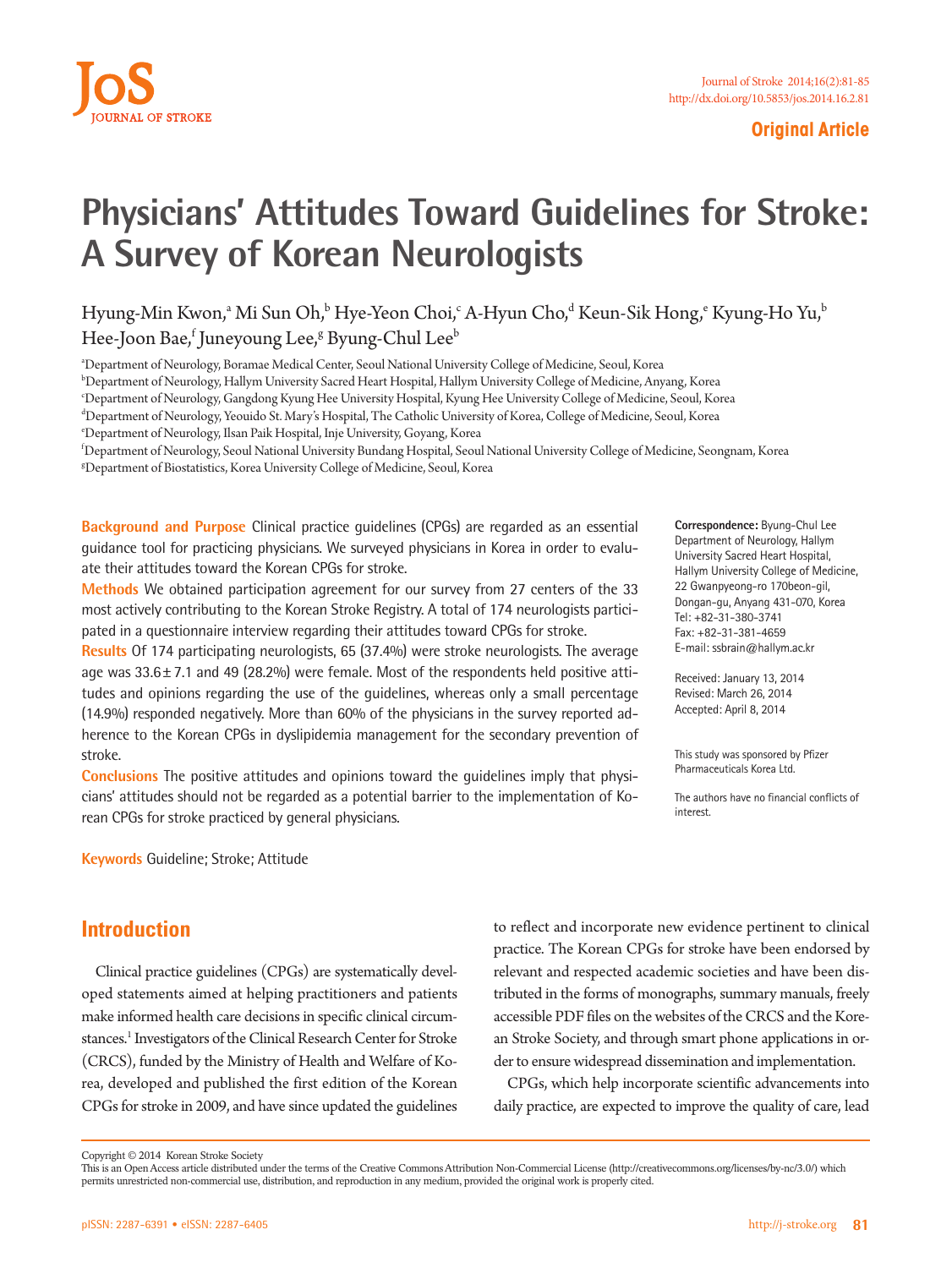# **IoS**

to better patient outcomes, avoid unnecessary cost, and serve as good educational tools.2 However, physicians' attitudes toward CPGs, as well as their confidence in the instruments, are essential for successful implementation and physician adherence.<sup>3</sup> Since the publication of the Korean CPGs for stroke, the attitudes and confidence levels of Korean neurologists toward the guidelines have not been explored.

#### **Methods**

This study was designed a priori as a sub-study within the Real world of Lipid-Lowering therapy in Korean Stroke patients (ROLLERKOST), which aimed to assess Korean neurologists' knowledge of current dyslipidemia management guidelines and guideline-based discharge prescriptions for statin amongst patients hospitalized with acute ischemic stroke or transient ischemic attack. Details of the ROLLERKOST study have already been published,<sup>4</sup> but to summarize, 33 centers that actively enroll their patients in the Korean Stroke Registry were selected from a total of 86 neurology training hospitals in Korea.<sup>5</sup> These 33 centers were sent an e-mail describing the purpose of the study and requesting their participation. Consent was received from 27 centers. Between November 2010 and December 2011, we conducted a survey that directly interviewed neurologists (boardcertified neurologists and residents) from the 27 centers, using a structured questionnaire composed of four main principles: physician characteristics (5 items), practice patterns of dyslipidemia management (15 items), knowledge of the current dyslipidemia management guidelines (10 items) and attitudes to and confidence in the current guidelines (21 items).

The current study analyzed responses to the 21 questions on physicians' attitudes towards and confidence in the current Korean CPGs for stroke (Table 1). We used a 5-point Likert scale to rate physicians' responses to each of the 21 questions: strongly agree, agree, neither agree nor disagree, disagree, and strongly disagree. The respondents' attitudes were then divided into positive views (strongly agree and agree) and negative views (strongly disagree and disagree). Neutral responses (neither agree nor disagree) were disregarded. The internal consistency of the responses of physicians to the 21 questions was examined using Cronbach's alpha. In measuring the consistency, the responses of items 14, 15, 16, 17, 18, 20, and 21 as listed in Table 1 were reversed to ensure that all items had the same direction. Descriptive statistics were used to present the results of physicians' responses to each item. In addition, we investigated which guidelines Korean neurologists usually referred to during their clinical practice of dyslipidemia management (the Korean CPGs, National Cholesterol Education Program-Adult Treatment Panel

| 1. Too simplified for use in clinical practice                                                       |
|------------------------------------------------------------------------------------------------------|
| 2. Too strict for use in clinical practice                                                           |
| 3. Infringement of physician's autonomy                                                              |
| 4. Increased probability of medico-legal suit                                                        |
| 5. Developed by less experienced physicians                                                          |
| 6. Pressure on physician's decision-making in clinical practice                                      |
| 7. Too inaccessible for use in clinical practice                                                     |
| 8. Disagreement with guidelines                                                                      |
| 9. Treatments following guidelines are likely to be ineffective                                      |
| 10. Difficulty in changing his/her current practice pattern                                          |
| 11. Lack of time to strictly follow guidelines                                                       |
| 12 Lack of educational materials                                                                     |
| 13. Difficulty in using guidelines                                                                   |
| 14. Developed to improve quality of care                                                             |
| 15. Developed to cut down health care costs                                                          |
| 16. Developed by experts without any bias                                                            |
| 17. Providing expert advice in a convenient way                                                      |
| 18 Good educational tool                                                                             |
| 19. Too complicated for use in clinical practice                                                     |
| 20. Have you ever read the dyslipidemia management of the current Korean<br>Stroke Guidelines?       |
| 21. Are you well aware of the dyslipidemia management guidelines for secondary<br>stroke prevention? |

III guidelines,<sup>6</sup> or the reimbursement guidelines provided by the Korean Health Insurance Review and Assessment Service).

#### **Results**

Of the 33 centers contacted, 27 centers participated in the study (81.8%). These consisted of 18 university hospitals, 7 affiliated hospitals, and 2 secondary referral hospitals. A total of 174 neurologists who were both actively involved in managing patients and consented to face-to-face interviews responded to the questionnaire. The average age of respondents was 33.6 years ± 7.1, 49 (28.2%) were female, 73 (42.0%) were boardcertified neurologists and 66 (37.9%) indicated that their subspecialty was stroke medicine. Detailed demographic characteristics are presented in Table 2. The internal consistency of responses was relatively high (Cronbach's  $\alpha$  = 0.8677).

Most of the respondents reported a positive attitude to the use of CPGs for stroke in their clinical decision-making (Figure 1). The mean value of negative views regarding all questionnaires (excluding the statements that were neither positive nor negative) was 14.9%. More than 70% of the respondents responded that they used the Korean CPGs for stroke and believed that treatments following these guidelines are likely to be effective without infringing on physician autonomy. Only 34% of the respondents, however, were confident that CPGs for stroke are unbiased statements, and a sizable proportion of re-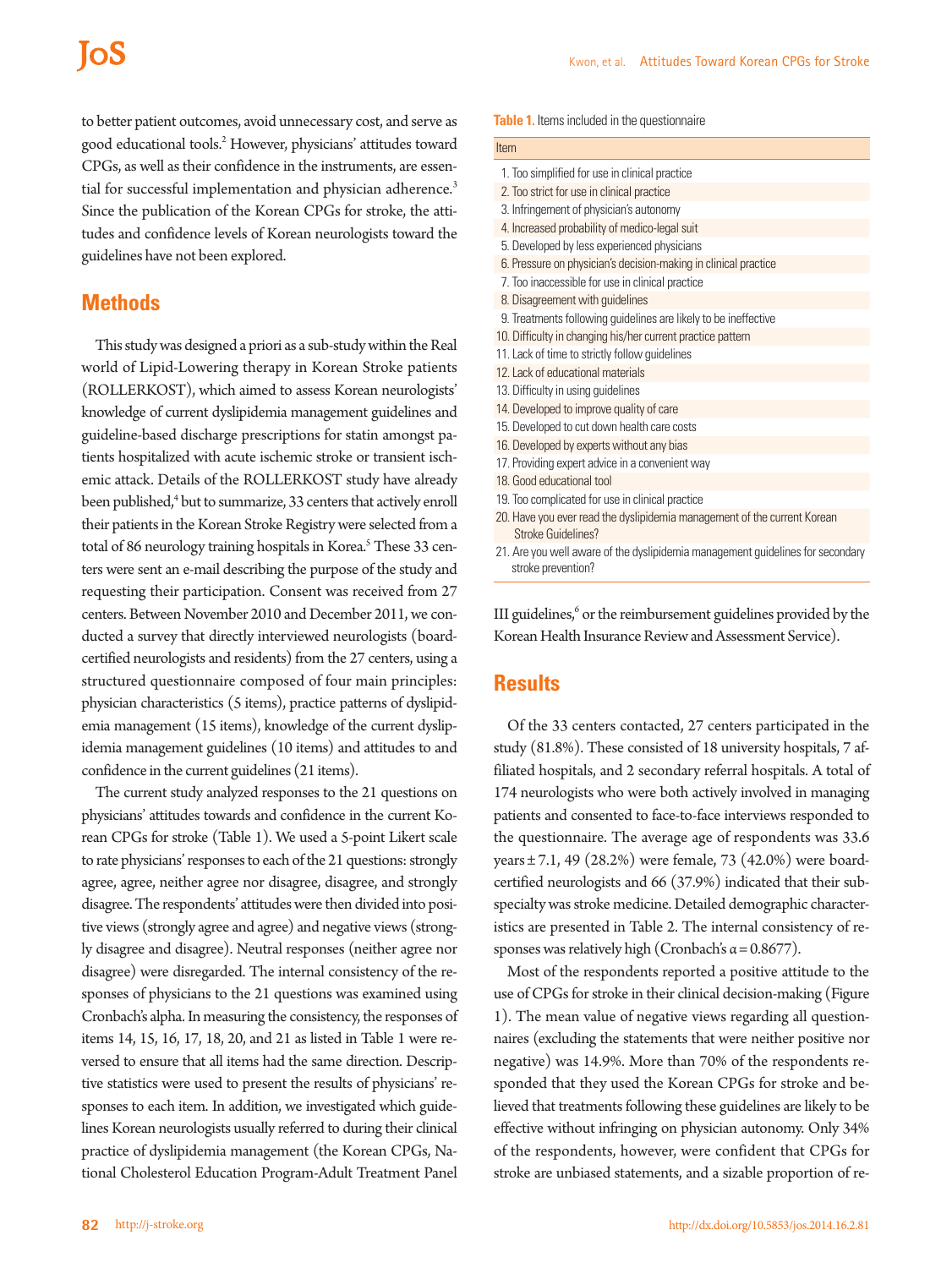spondents (48.9%) complained about a perceived lack of education materials, despite a healthy majority of neurologists holding the belief that CPGs for stroke are developed to improve the quality of care afforded to patients and that they are a good educational tool (Figure 1).

In terms of the level of knowledge of current dyslipidemia management guidelines, there was no difference in the attitudes

| <b>Table 2.</b> Demographic characteristics of interviewed neurologists ( $n = 174$ ) |  |  |
|---------------------------------------------------------------------------------------|--|--|
|---------------------------------------------------------------------------------------|--|--|

| Characteristic               | Number (%) |  |  |  |
|------------------------------|------------|--|--|--|
| Age (yr)                     |            |  |  |  |
| 20-29                        | 70 (40.2)  |  |  |  |
| 30-39                        | 65 (37.4)  |  |  |  |
| 40-49                        | 35(20.1)   |  |  |  |
| 50-59                        | 4(2.3)     |  |  |  |
| Gender                       |            |  |  |  |
| Male                         | 125(71.8)  |  |  |  |
| Female                       | 29(28.2)   |  |  |  |
| Physicians                   |            |  |  |  |
| Residents                    | 101 (58.1) |  |  |  |
| Board-certified neurologists | 73 (41.9)  |  |  |  |
| Stroke subspecialty          | 66 (37.9)  |  |  |  |
| Years of being a neurologist |            |  |  |  |
| $0-1$                        | 42(24.1)   |  |  |  |
| $2 - 6$                      | 64 (36.8)  |  |  |  |
| $7 - 10$                     | 14(8.1)    |  |  |  |
| $11 - 15$                    | 20(11.5)   |  |  |  |
| >15                          | 34(19.5)   |  |  |  |

or confidence levels on the distribution of responses between the higher- and lower-knowledge level groups for all questions. The median score for the neurologists' knowledge of the current guidelines was 70 (range, 30-100). A total of 79 (45.4%) neurologists were thus categorized into the higher-level knowledge group, having achieved a score of > 70, and 95 (54.6%) were categorized into the lower-level knowledge group. When between-group responses were compared for specialization (stroke neurologists vs. non-stroke neurologists) and certification (board-certified neurologists vs. residents), stroke neurologists and board-certified neurologists showed significantly higher positive responses (3.58 ± 0.41 vs. 3.39 ± 0.40, *P*= 0.0027; 3.57 ± 0.42 vs.  $3.38 \pm 0.39$ ,  $P = 0.0034$ , respectively).





**Figure 2.** Respondents' work habits in using clinical practice quidelines for dyslipidemia management.



**Figure 1.** Attitudes and opinions of Korean neurologists toward clinical practice guidelines for stroke.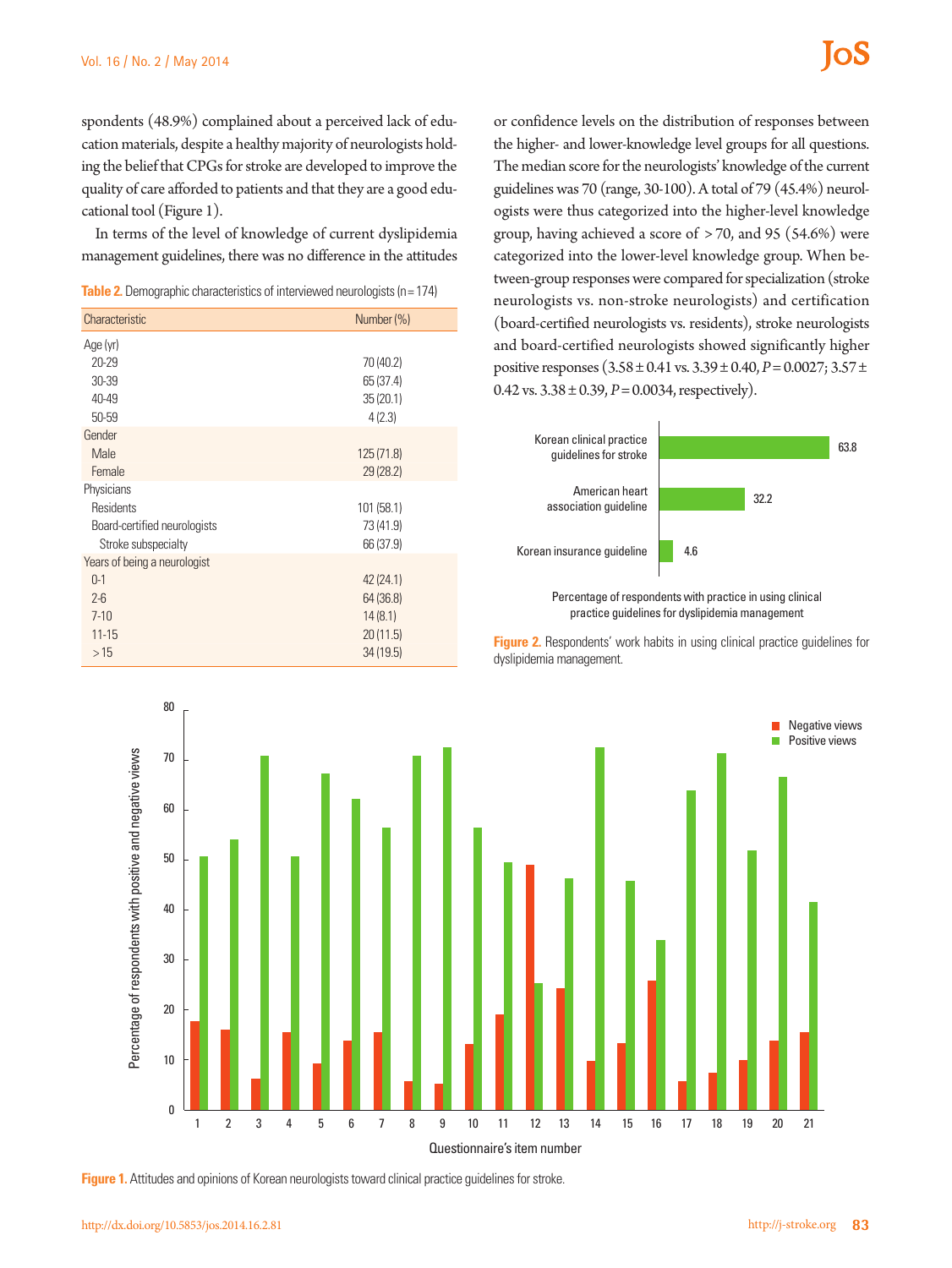## **IoS**

Respondents' practical use of CPGs for stroke is presented in Figure 2. It was found that over 60% of the health care providers in this survey adhered to domestic CPGs during dyslipidemia management (American Heart Association guidelines, 32%, Korean Health Insurance guidelines, 5%).

### **Discussion**

Before designing a strategy for the implementation of CPGs, it is important to explore the attitudes and opinions held by health care professionals. Skeptical opinions negatively influence the implementation of guidance, either directly or indirectly, through the creation of an unfavorable environment characterized by lack of support from peers and superiors.7 The positive attitudes and opinions toward CPGs for stroke held by Korean neurologists as reported in this survey, combined with the findings of previous studies among diverse groups of health care professionals,<sup>8,9</sup> indicate that the current attitudes of physicians do not form a barrier to the future implementation of CPGs for stroke.

Responses to the questionnaire were reasonably consistent for all respondents (Cronbach's  $\alpha$  = 0.8677). It was, however, somewhat discouraging that a negative average response to the statement "The specialists' opinions are coordinated without any bias" (item number 16) was obtained, as similar questions such as "They are made by specialists who lack actual experience in medical fields" (item number 5) and "It is hard to agree on the guidelines" (item number 8), yielded positive responses (Figure 1). This discrepancy might be explained by the negative phraseology of the statement, but the possibility that this might be a true response cannot be excluded.

Respondents' work habits also concurred with their attitudes and opinions toward CPGs for stroke. A total of 64% of respondents stated that they follow the treatment advised by the dyslipidemia guidelines, and 66.5% had already read the dyslipidemia guidelines in the management of stroke patients (Figure 2). This finding might be related to professionals' experience in using CPGs for stroke and a culture of evidence-based practice. Furthermore, specific criteria, such as whether the source of the guidelines is a credible and respected body or organization, encourage health care providers to use and adhere to certain CPGs.<sup>10</sup> As a result, the fact that our CPGs for stroke have been accredited by the Korean Stroke Society, the Korean Neurological Association, and the Korean Society of Cerebrovascular Surgeons might be one of the more significant reasons for their implementation.

In our previous ROLLERKOST study, Korean neurologists with a higher knowledge level were more likely to adhere to guideline-based discharge prescription of statin.<sup>4</sup> In this analysis, however, there was no significant difference in the attitudes or confidence on the distribution of responses between the higherand lower-knowledge level groups for all questions. It has not been well demonstrated whether knowledge level is associated with adherence to guidelines in clinical practice. Physicians' increased familiarity with the guidelines and their improved knowledge of them may correlate with a higher rate of adherence to prescription, but there was no association between knowledge level and attitudes toward guidelines for stroke.

To the authors' knowledge, this is the first study in which attitudes towards CPGs for stroke among Korean neurologists have been examined. However, we also admit several methodological limitations. Respondent physicians were affiliated with neurology training hospitals, so this may limit the generalizability of our findings. Moreover, the mean age of physicians was quite low because most respondents were either trainee residents or had only become certified neurologists within the last six years. Further studies should therefore investigate the reasons behind non-adherence following the implementation of specific CPGs among general physicians of a wider age range.

## **Conclusions**

This study shows that most of the respondents in our survey held positive attitudes and opinions regarding the use of the Korean CPGs for stroke, whereas only a small percentage responded negatively. The positive attitudes and opinions toward the guidelines suggest that physicians' attitudes should not be regarded as a potential barrier to the implementation of Korean CPGs for stroke.

### **References**

- 1. Field MJ, Lohr KN, eds. *Clinical practice guidelines: directions for a new program*. Washington, DC: National Academy Press; 1990.
- 2. Woolf SH, Grol R, Hutchinson A, Eccles M, Grimshaw J. Clinical guidelines: potential benefits, limitations, and harms of clinical guidelines. *BMJ* 1999;318:527-530.
- 3. Cabana MD, Rand CS, Powe NR, Wu AW, Wilson MH, Abboud PA, et al. Why don't physicians follow clinical practice guidelines? A framework for improvement. *JAMA* 1999;282: 1458-1465.
- 4. Hong KS, Oh MS, Cho HY, Cho AH, Kwon HM, Yu KH, et al. Statin prescription adhered to guidelines among patients hospitalized due to acute ischemic stroke or transient ischemic attack. *J Clin Neurol* 2013;9:214-222.
- 5. Jung KH, Lee SH, Kim BJ, Yu KH, Hong KS, Lee BC, et al.